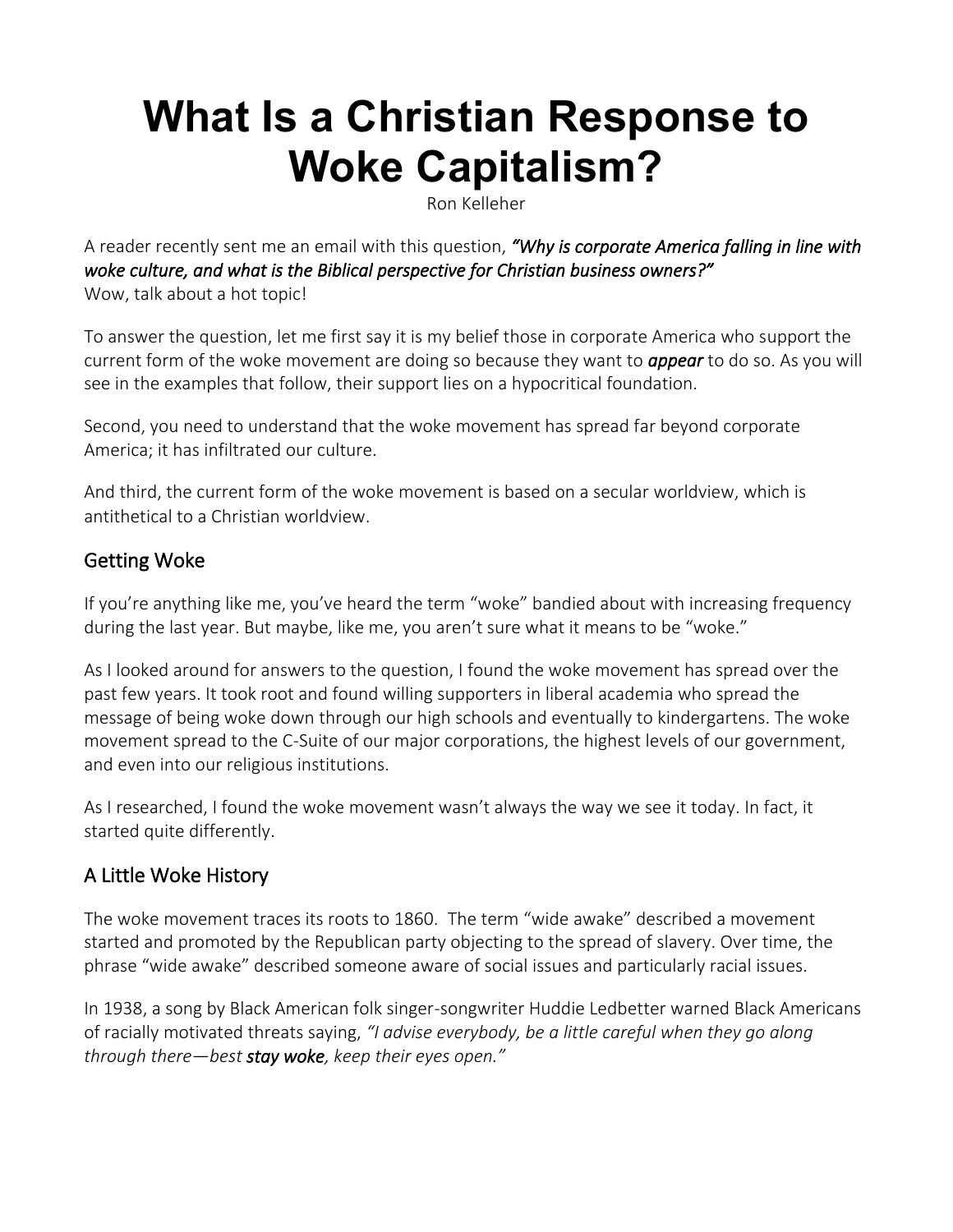From the 40s and into the 1950s, *woke* came to mean 'well-informed' or 'aware,' especially regarding political or cultural issues.

## Reframing the Meaning of Woke

A shift in the meaning and intention of the woke movement occurred early in the 21<sup>st</sup> century as liberal progressives appropriated the term and redefined the movement.

Following the death of Michael Brown in 2014, leaders who claim to be trained Marxists in the Black Lives Matter movement used the term "woke" in support of [critical race theory.](https://en.wikipedia.org/wiki/Critical_race_theory) Critical race theory divides everyone into two groups, the oppressor or the oppressed, and seeks to divide people along racial lines. Members of the left-wing group, [Antifa,](https://en.wikipedia.org/wiki/Antifa_(United_States)) also adopted the woke term in their support of Marxist ideology.

What began as a movement focused on the civil rights of black Americans in the 1940s, the woke movement has been co-opted by Marxist progressives. The proponents of the woke movement seek division by focusing on all manner of identity-based social justice causes like gender, trans vs. "cis" gender status, sexual orientation, and of course, race. If you agree with their positions, you are considered "woke," but if not, you aren't.

## The Woke Divide Widens

The ideological division has been growing since 2014 and came to a head throughout 2020 as the country remained shut down due to the COVID pandemic.

Examples of the impact of the woke movement exist in government, business, schools, ad churches. New examples are popping up every day, but here is a sampling of the most egregious examples from the past few months.

# Disney, Netflix, Warner Media, NBC Universal, AMC, CBS, Sony, and Viacom

In May of 2019, executives from Disney, Netflix, Warner Media, NBC Universal, AMC, CBS, Sony, and Viacom all threatened to close their production facilities in Georgia if the state enacted a bill banning abortion when the fetal heartbeat can be heard.

This is a clear example of blackmail for political purposes. The media companies' stance against Georgia is hypocritical since all these companies do business in countries where human rights are limited or non-existent.

# Urban Terrorism

Since 2020, major cities like Minneapolis, Los Angeles, Seattle, Portland, and others endured weeks of protests from woke leftists railing against the status quo. Some cities like Portland and Seattle had entire areas of the city taken over by [protestors.](https://en.wikipedia.org/wiki/List_of_George_Floyd_protests_in_the_United_States) Wanting to appear "woke" and sympathetic to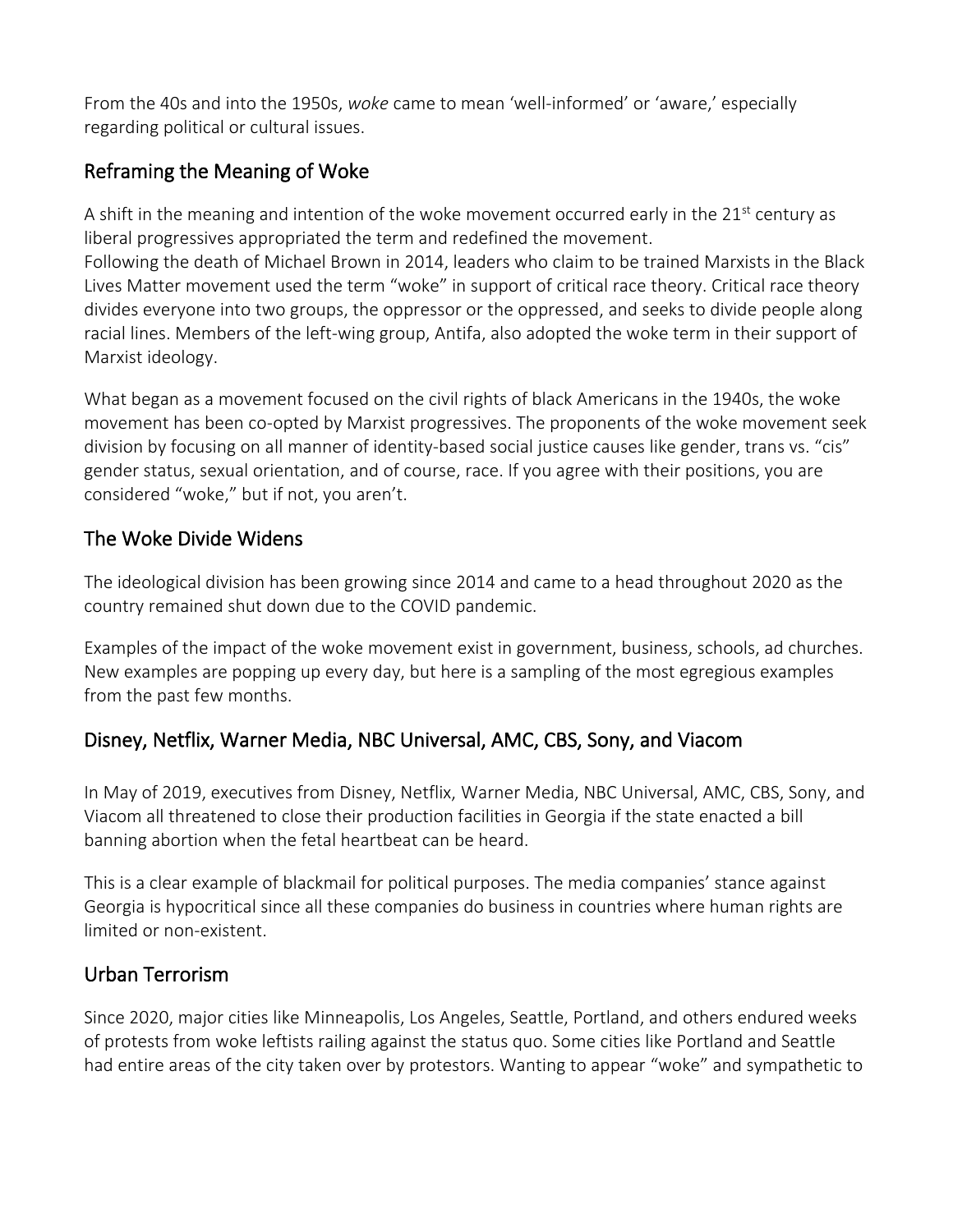the protestor's cause, mayors and governors told the police to step aside and let the protestors destroy billions of dollars' worth of personal property.

## MLB, Delta, Coke, Merck & Co, American Express, Cisco, Microsoft, & Others

In early April 2021, Stacey Abrams, a voting rights activist in Georgia, blatantly lied about the recently passed Georgia Voter Integrity law's details and impact. President Biden picked up on Abram's news release, expressing his disapproval of the bill, saying the bill was a "blatant attack on the Constitution" and "Jim Crow in the 21st Century."

Not to be outdone, executives from [Delta, Coke, Merck & Co, American Express, Cisco, Microsoft, &](https://www.axios.com/georgia-voting-restrictions-microsoft-corporations-57f321c3-f449-41c0-858e-02006d017768.html)  [several other companies](https://www.axios.com/georgia-voting-restrictions-microsoft-corporations-57f321c3-f449-41c0-858e-02006d017768.html) publicly condemned the bill. They all echoed the comments of Biden and Abrams nearly verbatim.

Major League Baseball commissioner [Rob Manfred](https://nypost.com/2021/04/10/mlb-swings-and-misses-in-political-debacle-to-move-all-star-game/) also condemned the bill. To punish Georgia, Manfred announced the All-Star Game would be moved from Atlanta and given to Denver. Losing the All-Star game is estimated to cost Georgia over \$100 million.

The problem with all this political and corporate posturing is it is based on false information. Had they taken the time to read the bill, they would know it makes it easier to vote, not harder. The law Georgia adopted is similar to laws in existence in nearly half of the country.

## California Coed Prisons

California Governor Gavin Newsom signed [SB-132](https://www.foxnews.com/us/california-allows-hundreds-of-transgender-inmates-to-request-transfers-to-prison-aligning-with-gender-identity) into law effective January 1, 2021. SB-132 requires the California Department of Corrections to allow inmates to choose the facility where they prefer to serve their sentences based on their self-identified sexual preference. So far, 261 men have requested a transfer to women's prison facilities.

A Department of Corrections spokesman says the bill will "improve safety, help prevent sexual abuse and create a more respectful environment for the incarcerated transgender, non-binary and intersex community." Maybe, but what about the women being forced to serve their sentences next to violent, predatory males. What could go wrong? Local prison officials say they anticipate the need to set up maternity wards to care for the women who become pregnant after the male inmates arrive.

## California Students to Pray to Aztec Gods

In March 2021, the [California Department of Education](https://www.city-journal.org/calif-ethnic-studies-curriculum-accuses-christianity-of-theocide) issued curriculum guidance for all schools to include an "Ethnic Studies" class. Based on Marxist Critical Race Theory, in one exercise, the curriculum calls for students to chant to Aztec gods for human sacrifice and cannibalism. Meanwhile, another exercise openly calls for genocide against white Christians. These are just a few examples of the woke movement in action I found when I researched the topic. As I said before, the progressive Marxists have spread their cancerous version of the woke movement into politics, business, schools, and churches.